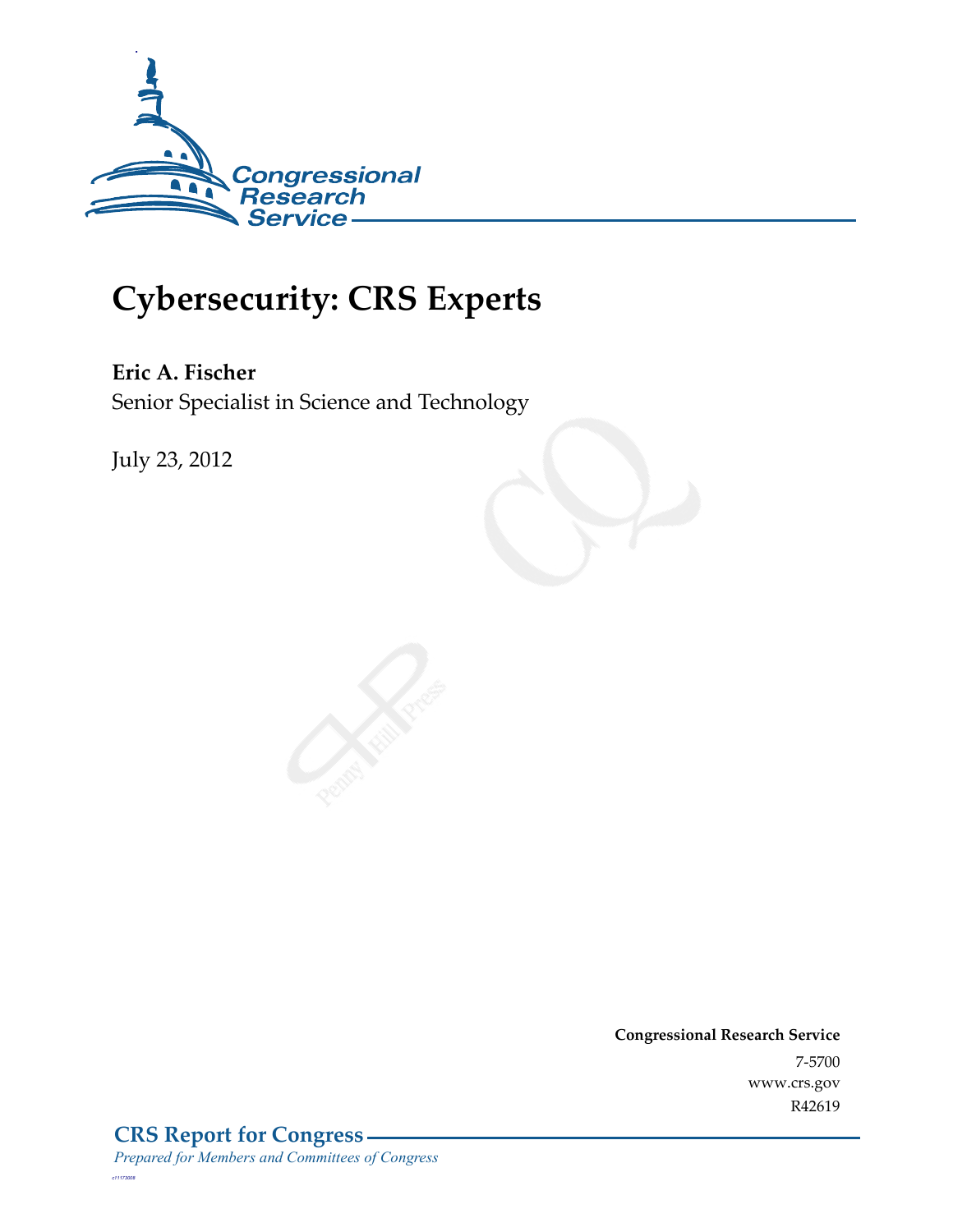he following table provides names and contact information for CRS experts on policy issues related to cybersecurity bills currently being debated in the 112th Congress. Concerns about information-system security, often referred to as cybersecurity, are long-The following table provides names and contact information for CRS experts on policy issues related to cybersecurity bills currently being debated in the 112th Congress.<br>Concerns about information-system security, often re and cyberespionage have added urgency to the concerns. Consensus has been growing that the policy framework for cybersecurity take into account the diversity and continuing evolution of the technology and threats—from spam to botnets to hacktivism, cyberterrorism, and cyberwar and the increasing role of the Internet in the U.S. economy and the lives of citizens. Among the issues Congress will likely confront are cybersecurity for critical infrastructure, most of which is owned by the private sector; information sharing, both of unclassified and classified information, along with protection of privacy and civil liberties; prevention of and response to domestic and international cybercrime and espionage; the relationship between cyberspace and national security; and how federal funding should be invested to protect information systems.

| <b>Legislative Issues</b>                    | Name/Title                                                                                        | <b>Phone</b> | E-mail                 |
|----------------------------------------------|---------------------------------------------------------------------------------------------------|--------------|------------------------|
| Legislation in the 112th<br><b>Congress</b>  | Eric A. Fischer<br>Senior Specialist in Science and Technology                                    | 7-7071       | efischer@crs.loc.gov   |
| <b>Critical infrastructure</b><br>protection | John D. Moteff<br>Specialist in Science and Technology Policy                                     | $7 - 1435$   | jmoteff@crs.loc.gov    |
| Chemical industry                            | Dana Shea<br>Specialist in Science and Technology Policy                                          | 7-6844       | dshea@crs.loc.gov      |
| Defense industrial base                      | <b>Catherine A. Theohary</b><br>Analyst in National Security Policy and Information<br>Operations | 7-0844       | ctheohary@crs.loc.gov  |
| Electricity grid                             | Richard J. Campbell<br>Specialist in Energy Policy                                                | 7-7905       | rcampbell@crs.loc.gov  |
| <b>Financial institutions</b>                | <b>N. Eric Weiss</b><br>Specialist in Financial Economics                                         | 7-6209       | eweiss@crs.loc.gov     |
| Industrial control systems                   | Dana Shea<br>Specialist in Science and Technology Policy                                          | 7-6844       | dshea@crs.loc.gov      |
| Cybercrime                                   |                                                                                                   |              |                        |
| Federal laws                                 | <b>Charles Doyle</b><br>Senior Specialist in American Public Law                                  | 7-6968       | cdoyle@crs.loc.gov     |
| Law enforcement                              | Kristin M. Finklea<br>Specialist in Domestic Security                                             | 7-6259       | kfinklea@crs.loc.gov   |
| <b>Cybersecurity workforce</b>               | <b>Wendy Ginsberg</b><br>Analyst in American National Government                                  | 7-3933       | wginsberg@crs.loc.gov, |
| Cyberterrorism                               | <b>Catherine A. Theohary</b><br>Analyst in National Security Policy and Information<br>Operations | 7-0844       | ctheohary@crs.loc.gov  |
| Cyberwar                                     | <b>Catherine A. Theohary</b><br>Analyst in National Security Policy and Information<br>Operations | 7-0844       | ctheohary@crs.loc.gov  |
| Data breach notification                     | <b>Gina Stevens</b><br>Legislative Attorney                                                       | 7-2581       | gstevens@crs.loc.gov   |

.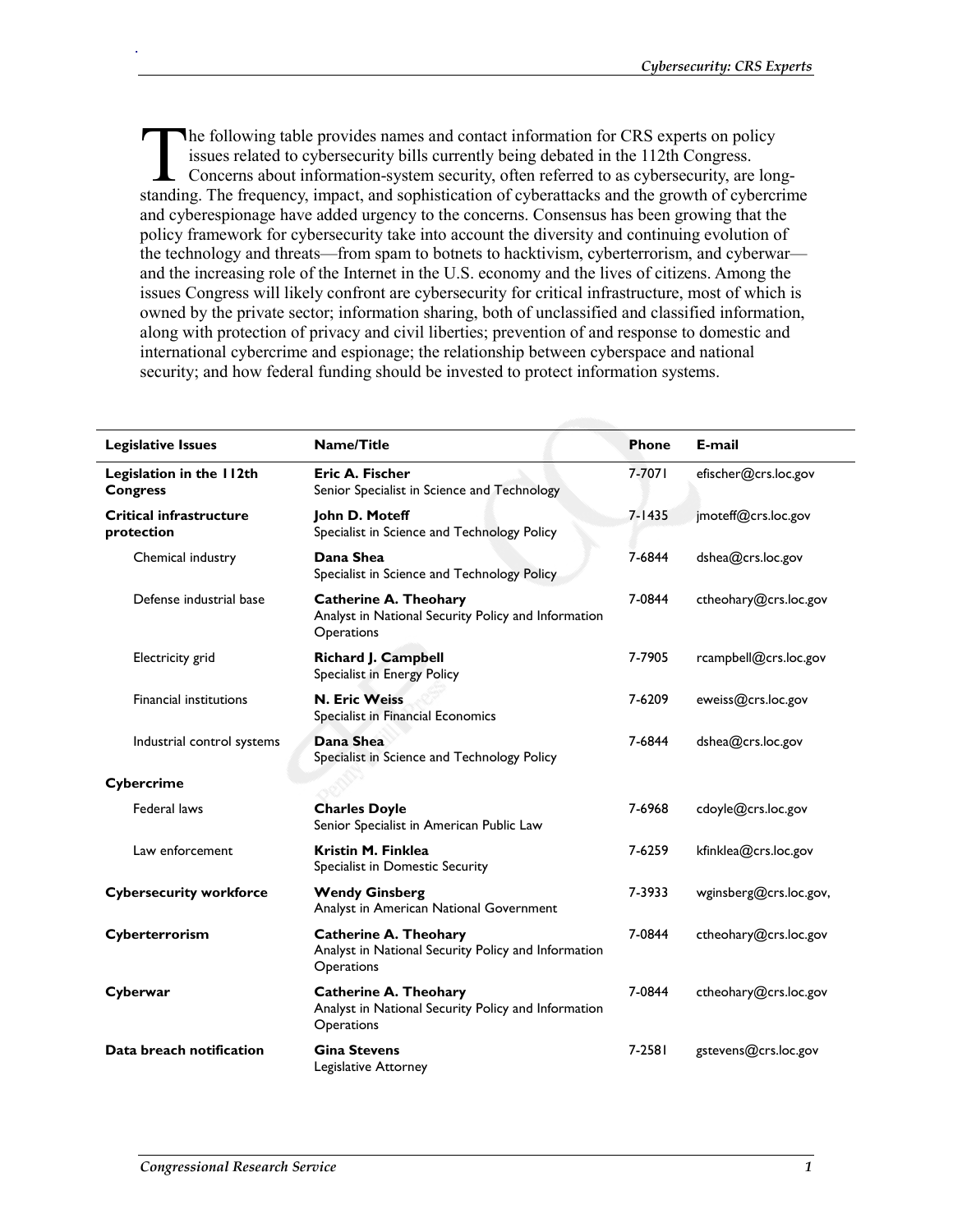| <b>Legislative Issues</b>                                            | <b>Name/Title</b>                                                                                 | <b>Phone</b> | E-mail                |
|----------------------------------------------------------------------|---------------------------------------------------------------------------------------------------|--------------|-----------------------|
| <b>Economic issues</b>                                               | <b>N. Eric Weiss</b><br>Specialist in Financial Economics                                         | 7-6209       | eweiss@crs.loc.gov    |
| <b>Espionage</b>                                                     |                                                                                                   |              |                       |
| Advanced persistent threat                                           | <b>Catherine A. Theohary</b><br>Analyst in National Security Policy and Information<br>Operations | 7-0844       | ctheohary@crs.loc.gov |
| Economic and industrial                                              | Kristin M. Finklea<br>Specialist in Domestic Security                                             | 7-6259       | kfinklea@crs.loc.gov  |
| Legal issues                                                         | Brian T. Yeh<br>Legislative Attorney                                                              | 7-5182       | byeh@crs.loc.gov      |
| State-sponsored                                                      | <b>Catherine A. Theohary</b><br>Analyst in National Security Policy and Information<br>Operations | 7-0844       | ctheohary@crs.loc.gov |
| Federal agency roles                                                 | <b>Eric A. Fischer</b><br>Senior Specialist in Science and Technology                             | 7-7071       | efischer@crs.loc.gov  |
| <b>Chief Information Officers</b><br>(CIOs)                          | Patricia Maloney Figliola<br>Specialist in Internet and Telecommunications<br>Policy              | 7-2508       | pfigliola@crs.loc.gov |
| Commerce                                                             | John F. Sargent, Jr.<br>Specialist in Science and Technology Policy                               | 7-9147       | jsargent@crs.loc.gov  |
| Defense (DOD)                                                        | <b>Catherine A. Theohary</b><br>Analyst in National Security Policy and Information<br>Operations | 7-0844       | ctheohary@crs.loc.gov |
| Executive Office of the<br>President (EOP)                           | John D. Moteff<br>Specialist in Science and Technology Policy                                     | $7 - 1435$   | jmoteff@crs.loc.gov   |
| Homeland Security (DHS)                                              | John D. Moteff<br>Specialist in Science and Technology Policy                                     | $7 - 1435$   | jmoteff@crs.loc.gov   |
| Intelligence Community (IC)                                          | <b>John Rollins</b><br>Specialist in Terrorism and National Security                              | 7-5529       | jrollins@crs.loc.gov  |
| Justice (DOJ)                                                        | Kristin M. Finklea<br>Specialist in Domestic Security                                             | 7-6259       | kfinklea@crs.loc.gov  |
| <b>National Security Agency</b><br>(NSA)                             | <b>Catherine A. Theohary</b><br>Analyst in National Security Policy and Information<br>Operations | 7-0844       | ctheohary@crs.loc.gov |
| Science agencies (NIST,<br>NSF, OSTP)                                | Eric A. Fischer<br>Senior Specialist in Science and Technology                                    | 7-7071       | efischer@crs.loc.gov  |
| Treasury and financial<br>agencies                                   | <b>Rena S. Miller</b><br>Analyst in Financial Economics                                           | 7-0826       | rsmiller@crs.loc.gov  |
| <b>Federal Information Security</b><br><b>Management Act (FISMA)</b> | John D. Moteff<br>Specialist in Science and Technology Policy                                     | 7-1435       | jmoteff@crs.loc.gov   |
| <b>Federal Internet monitoring</b>                                   | <b>Richard M. Thompson II</b><br>Legislative Attorney                                             | 7-8449       | rthompson@crs.loc.gov |
| <b>Hacktivism</b>                                                    | <b>Kristin M. Finklea</b><br>Specialist in Domestic Security                                      | 7-6259       | kfinklea@crs.loc.gov  |
| <b>Information sharing</b>                                           | Eric A. Fischer<br>Senior Specialist in Science and Technology                                    | 7-7071       | efischer@crs.loc.gov  |

.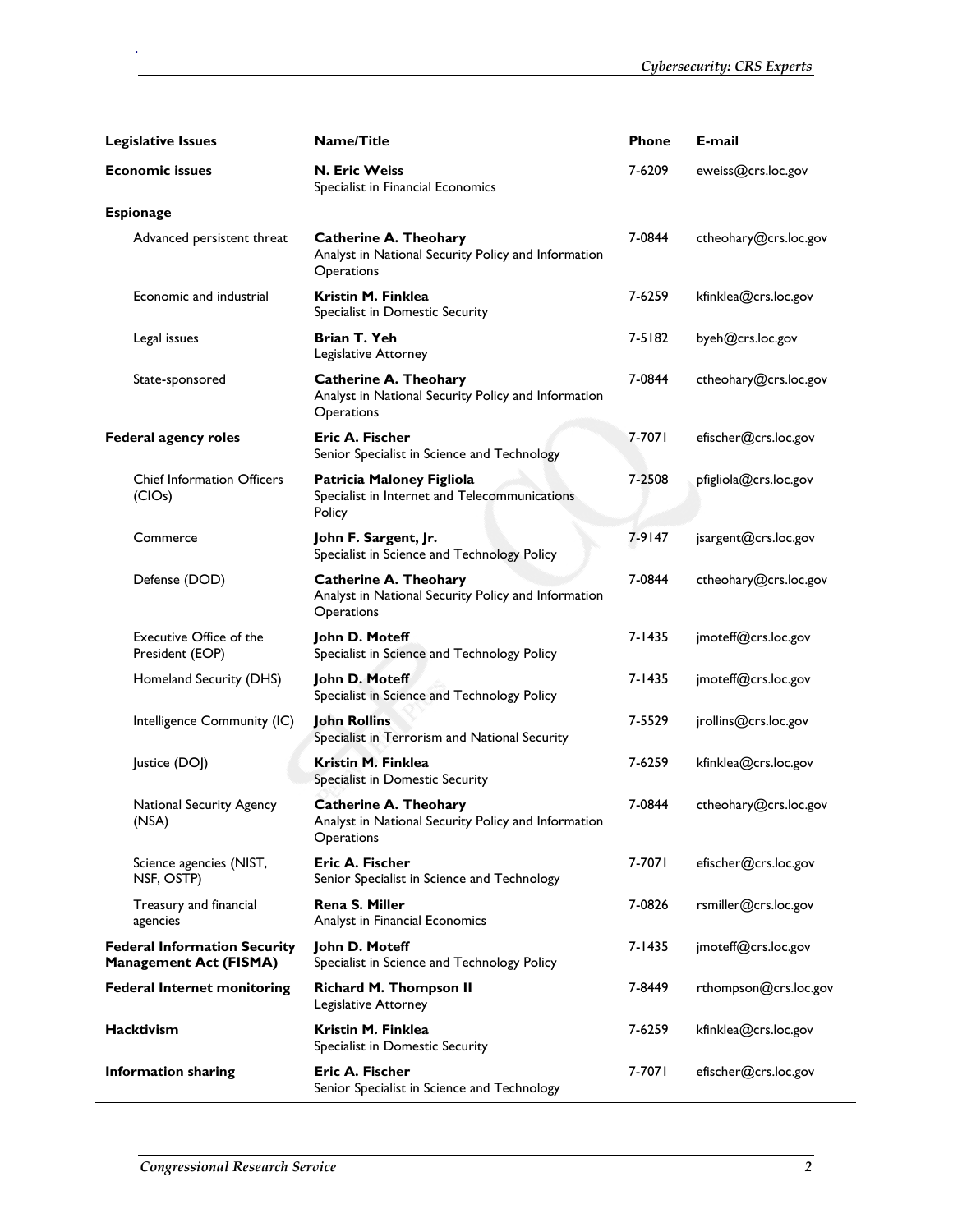| <b>Legislative Issues</b>            | <b>Name/Title</b>                                                                                 | <b>Phone</b> | E-mail                |
|--------------------------------------|---------------------------------------------------------------------------------------------------|--------------|-----------------------|
| Antitrust laws                       | <b>Kathleen Ann Ruane</b><br>Legislative Attorney                                                 | 7-9135       | kruane@crs.loc.gov    |
| Civil liability                      | <b>Edward C. Liu</b><br>Legislative Attorney                                                      | 7-9166       | eliu@crs.loc.gov      |
| Classified information               | <b>John Rollins</b><br>Specialist in Terrorism and National Security                              | 7-5529       | jrollins@crs.loc.gov  |
| Freedom of Information Act<br>(FOIA) | <b>Gina Stevens</b><br>Legislative Attorney                                                       | 7-2581       | gstevens@crs.loc.gov  |
| Privacy and civil liberties          | <b>Gina Stevens</b><br>Legislative Attorney                                                       | 7-2581       | gstevens@crs.loc.gov  |
| International cooperation            |                                                                                                   |              |                       |
| Defense and diplomatic               | <b>Catherine A. Theohary</b><br>Analyst in National Security Policy and Information<br>Operations | 7-0844       | ctheohary@crs.loc.gov |
| Law enforcement                      | Kristin M. Finklea<br>Specialist in Domestic Security                                             | 7-6259       | kfinklea@crs.loc.gov  |
| National strategy and policy         | Eric A. Fischer<br>Senior Specialist in Science and Technology                                    | 7-7071       | efischer@crs.loc.gov  |
| National security                    | <b>Iohn Rollins</b><br>Specialist in Terrorism and National Security                              | 7-5529       | jrollins@crs.loc.gov  |
| <b>Public/private partnerships</b>   | Eric A. Fischer<br>Senior Specialist in Science and Technology                                    | 7-7071       | efischer@crs.loc.gov  |
| Supply chain                         | Eric A. Fischer<br>Senior Specialist in Science and Technology                                    | 7-7071       | efischer@crs.loc.gov  |
| <b>Technological issues</b>          | Eric A. Fischer<br>Senior Specialist in Science and Technology                                    | 7-7071       | efischer@crs.loc.gov  |
| <b>Botnets</b>                       | <b>Eric A. Fischer</b><br>Senior Specialist in Science and Technology                             | 7-7071       | efischer@crs.loc.gov  |
| Cloud computing                      | Patricia Maloney Figliola<br>Specialist in Internet and Telecommunications<br>Policy              | 7-2508       | pfigliola@crs.loc.gov |
| Mobile devices                       | Patricia Maloney Figliola<br>Specialist in Internet and Telecommunications<br>Policy              | 7-2508       | pfigliola@crs.loc.gov |
| Research and development<br>(R&D)    | Patricia Maloney Figliola<br>Specialist in Internet and Telecommunications<br>Policy              | 7-2508       | pfigliola@crs.loc.gov |

.